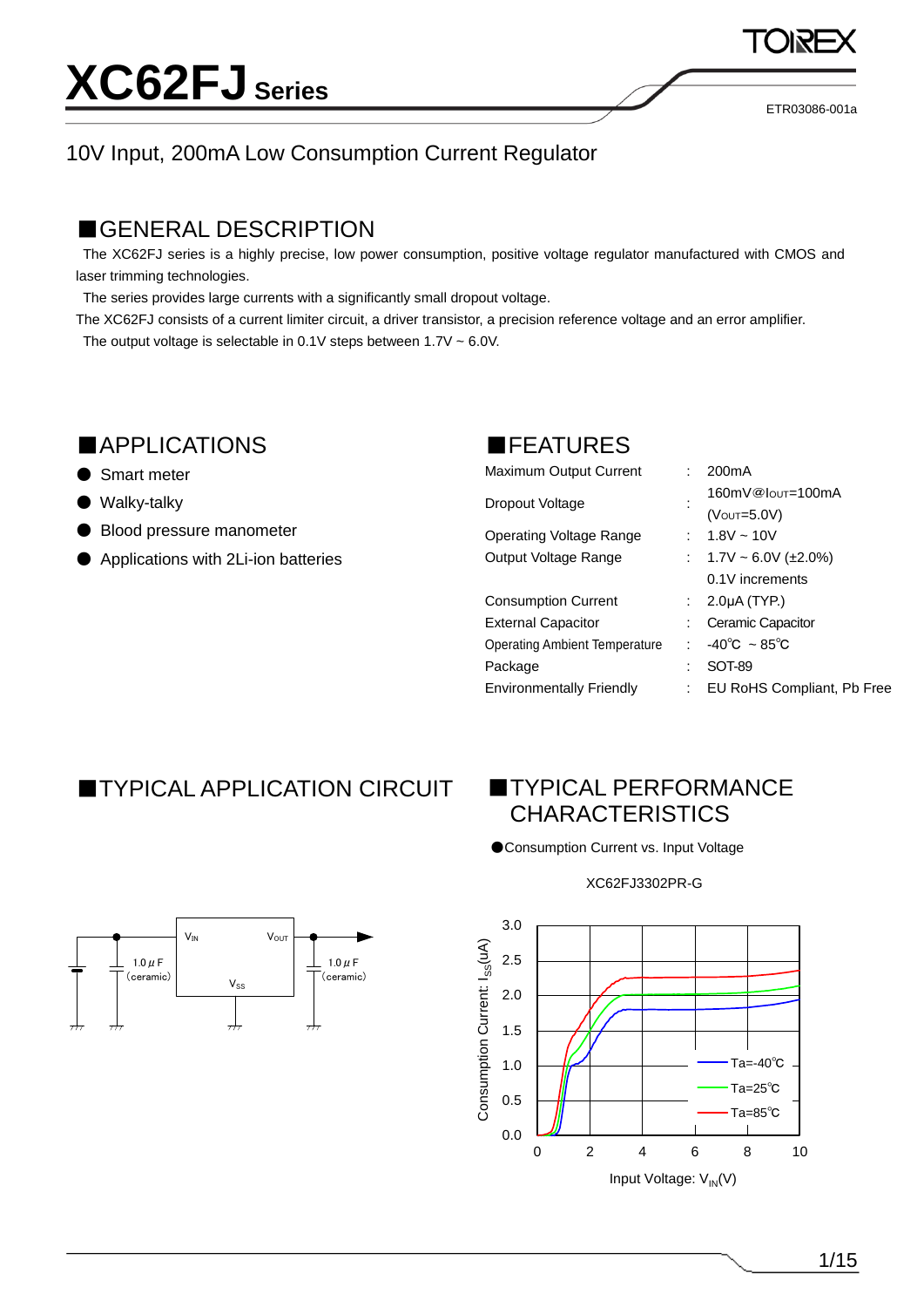### ■BLOCK DIAGRAM



\* Diodes inside the circuits are ESD protection diodes and parasitic diodes.

### ■PIN CONFIGURATION



SOT-89

### ■PIN ASSIGNMENT

| <b>PIN NUMBER</b> |                 |                    |  |  |  |
|-------------------|-----------------|--------------------|--|--|--|
| SOT-89            | <b>PIN NAME</b> | <b>FUNCTION</b>    |  |  |  |
|                   | Vss             | Ground             |  |  |  |
| າ                 | Vın             | Power Supply Input |  |  |  |
| 3                 | Vουτ            | Output             |  |  |  |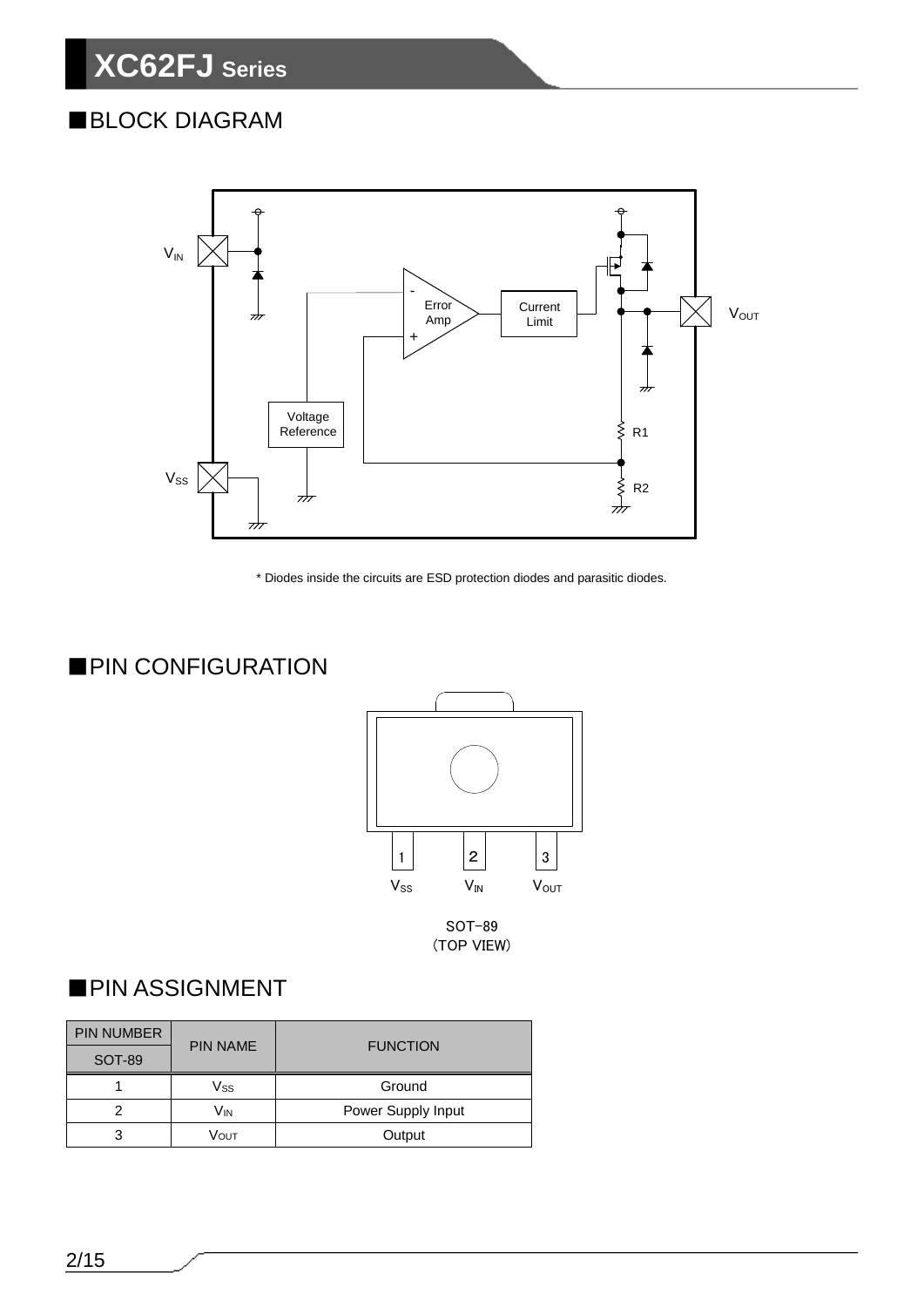### ■PRODUCT CLASSIFICATION

#### ●Ordering Information

#### XC62FJ①②③④⑤⑥-⑦

| <b>DESIGNATOR</b>  | <b>DESCRIPTION</b>             | <b>SYMBOL</b> | <b>DESCRIPTION</b>      |
|--------------------|--------------------------------|---------------|-------------------------|
| (D2)               | Output Voltage                 | $17 - 60$     | e.g. 30: 3.0V, 50: 5.0V |
| $\mathcal{D}$      | <b>Output Voltage Accuracy</b> | 02            | ±2.0%                   |
| $(5)(6)-(7)^{(4)}$ | Package (Order Unit)           | PR-G          | SOT-89 (1,000 pcs/Reel) |

(\*1) The "-G" suffix denotes Halogen and Antimony free as well as being fully EU RoHS compliant.

### ■ABSOLUTE MAXIMUM RATINGS

|                                      |        |               |                                                           | $Ta = 25^\circ C$ |
|--------------------------------------|--------|---------------|-----------------------------------------------------------|-------------------|
| <b>PARAMETER</b>                     |        | <b>SYMBOL</b> | <b>RATINGS</b>                                            | <b>UNITS</b>      |
| Input Voltage                        |        | Vin           | $-0.3 - 12.0$                                             |                   |
| <b>Output Current</b>                |        | <b>I</b> OUT  | $500$ $(1)$                                               | mA                |
| Output Voltage                       |        | VOUT          | $-0.3 \sim$ V <sub>IN</sub> + 0.3 or 12.0 <sup>(*2)</sup> | V                 |
| Power Dissipation (*1)               | SOT-89 | Pd            | 1000 (40mm x 40mm Standard Board) (*3)                    | mW                |
| <b>Operating Ambient Temperature</b> |        | Topr          | $-40 \sim 85$                                             | °C                |
| Storage Temperature                  |        | Tstg          | $-55 \sim 125$                                            | °C                |

All voltages are described based on  $V_{SS}$ .

<sup>(\*1)</sup> I<sub>OUT</sub>≦Pd/ (V<sub>IN</sub>-V<sub>OUT</sub>)

( $2$ ) The maximum value should be either  $V_{\text{IN}}+0.3V$  or 12.0V in the lowest

(\*3) The allowable loss figure shown is PCB mounted and is for reference only. Please refer to PACKAGING INFORMATION for the mounting condition.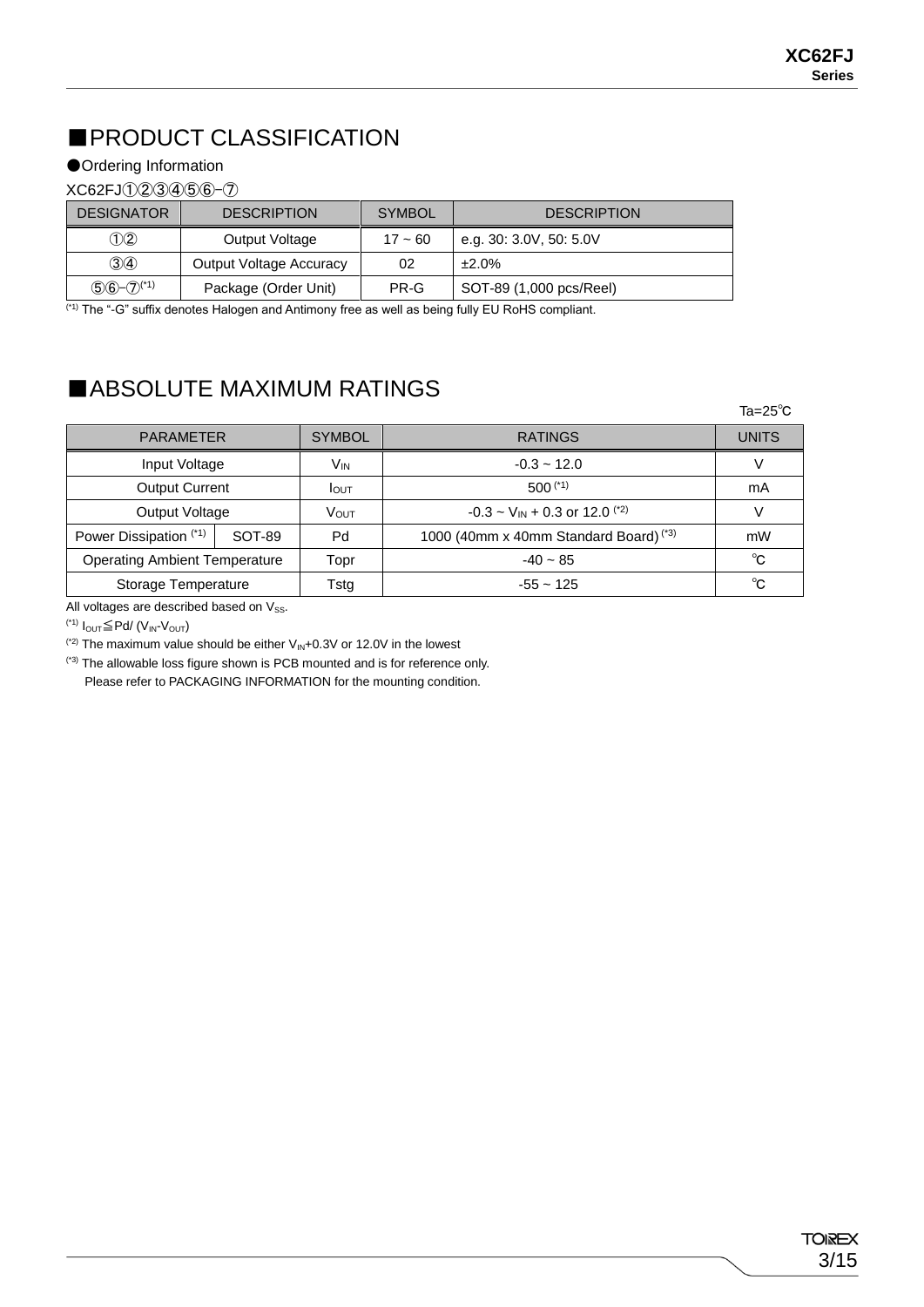### ■ELECTRICAL CHARACTERISTICS

|                                                  |                                                                                |                                                                                       |                |                     |                         |             | Ta= $25^{\circ}$ C |
|--------------------------------------------------|--------------------------------------------------------------------------------|---------------------------------------------------------------------------------------|----------------|---------------------|-------------------------|-------------|--------------------|
| <b>PARAMETER</b>                                 | <b>SYMBOL</b>                                                                  | <b>CONDITIONS</b>                                                                     | <b>MIN</b>     | <b>TYP</b>          | <b>MAX</b>              | <b>UNIT</b> | <b>CIRCUIT</b>     |
| Output Voltage                                   | $V_{\text{OUT}(E)}$ <sup>(*2)</sup>                                            | $V_{IN} = V_{OUT(T)}^{(1)} + 1.0V, I_{OUT} = [C1^{(6)}]mA$                            | $E-1$ (*5)     | $V_{\text{OUT}(T)}$ | $E-1$ <sup>(*5)</sup>   | $\vee$      | $^{\circledR}$     |
| Maximum Output Current                           | I <sub>OUTMAX</sub>                                                            | $V_{IN} = V_{OUT(T)} + 1.0V$<br>$V_{\text{OUT}(E)} \geq V_{\text{OUT}(T)} \times 0.9$ | $E-2$ (*5)     |                     |                         | mA          | $^{\circledR}$     |
| Load Regulation                                  | $\Delta V_{\text{OUT}}$                                                        | $V_{IN} = V_{OUT(T)} + 1.0V$<br>1mA $\leq$ $_{\text{OUT}} \leq$ {C2 $(5)$ } mA        |                |                     | $E - 3$ <sup>(*5)</sup> | mV          | $^{\circledR}$     |
| Dropout Voltage1                                 | Vdif <sub>1</sub> $(*3)$                                                       | $I_{OUT} = {C3}^{(6)}$ mA                                                             |                | $E-4$ (*5)          |                         | mV          | $\circled{2}$      |
| Dropout Voltage2                                 | Vdif $2^{(*)}$                                                                 | $E - 5$ <sup>(*5)</sup><br>$I_{OUT} = [C4$ (*6) ] mA                                  |                | mV                  | $^{\circledR}$          |             |                    |
| Consumption current                              | $I_{SS}$                                                                       | $V_{IN} = V_{OUT(T)} + 1.0V$                                                          | $\sim$         | 2.0                 | $E - 6$ (*5)            | μA          | $\circled{1}$      |
| Line Regulation                                  | $\Delta V_{\text{OUT}}/$<br>$(\Delta V_{IN} \cdot V_{OUT})$                    | V <sub>OUT(T)</sub> +1.0V≦V <sub>IN</sub> ≦10.0V<br>$I_{OUT} = {C5}^{(6)}$ mA         | $\blacksquare$ | 0.2                 | 0.3                     | %N          | $^{\circledR}$     |
| Input Voltage <sup>(*6)</sup>                    | $V_{IN}$                                                                       | $\blacksquare$                                                                        | 1.8            | $\blacksquare$      | 10                      | $\vee$      |                    |
| Output Voltage<br>Temperature<br>Characteristics | $\Delta V_{\text{OUT}}/$<br>$(\Delta \text{Topr} \cdot \text{V}_{\text{OUT}})$ | $I_{OUT} = {C1}^{(6)}$ mA<br>-40°C≦Topr≦85°C                                          |                | ±100                |                         | ppm/°C      | $^{\circledR}$     |

 $\overline{(\gamma)}$   $\overline{V_{\text{OUT}(T)}}$  is Nominal output voltage

 $(2)$   $V_{\text{OUT}(E)}$  is Effective output voltage

(i.e. the output voltage when "( $V_{\text{OUT(T)}}$  + 1.0V)" is provided at the  $V_{\text{IN}}$  pin while maintaining a certain  $I_{\text{OUT}}$  value.)  $(3)$  Vdif={V<sub>IN1</sub>-V<sub>OUT1</sub>}

 $V_{IN1}$  is the input voltage when  $V_{OUT1}$  appears at the  $V_{OUT}$  pin while input voltage is gradually decreased.

 $V_{\text{OUT1}}$  is the voltage equal to 98% of the normal output voltage when amply stabilized  $V_{\text{OUT(T)}} + 1.0V$  is input at the V<sub>IN</sub> pin.

(\*4) Over 1.8V input voltage (Minimum operation voltage) is required when the  $V_{\text{OUT}}$  is lower than 1.8V.

(\*5) Refer to the VOLTAGE CHART

(\*6) Refer to the VOLTAGE CONDITIONS CHART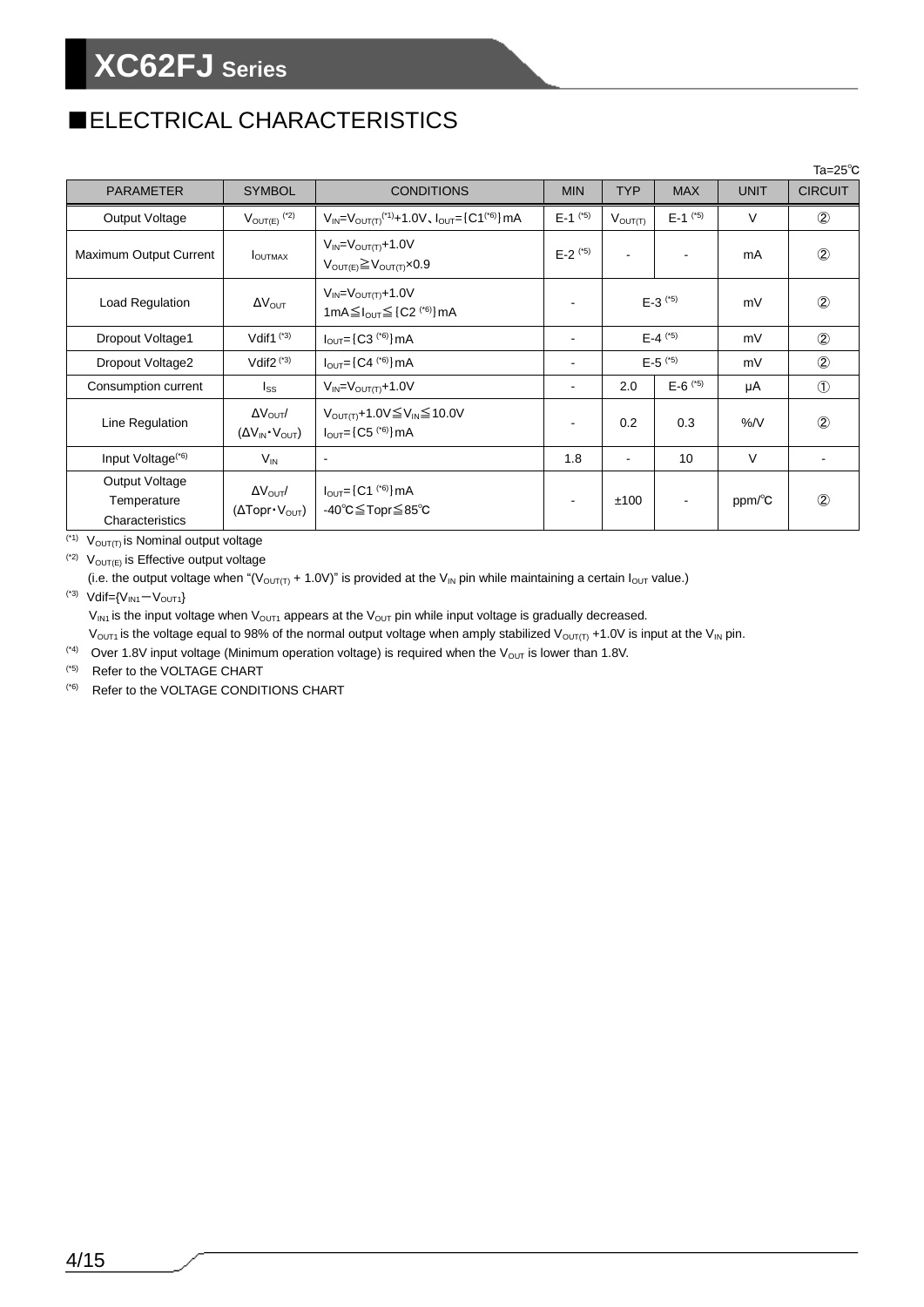### ■ELECTRICAL CHARACTERISTICS

#### VOLTAGE CHART

| <b>SYMBOL</b>  |              | $E-1$          | $E-2$           |      | $E-3$                   |      | $E-4$          |      | $E-5$             | $E-6$              |
|----------------|--------------|----------------|-----------------|------|-------------------------|------|----------------|------|-------------------|--------------------|
|                |              |                | <b>MAXIMUM</b>  |      |                         |      |                |      |                   |                    |
| <b>NOMINAL</b> |              | <b>OUTPUT</b>  | <b>OUTPUT</b>   |      | <b>LOAD</b>             |      | <b>DROPOUT</b> |      | <b>DROPOUT</b>    | <b>CONSUMPTION</b> |
| <b>OUTPUT</b>  |              | <b>VOLTAGE</b> | <b>CURRENT</b>  |      | <b>REGULATION</b>       |      | VOLTAGE1       |      | <b>VOLTAGE2</b>   | <b>CURRENT</b>     |
| <b>VOLTAGE</b> |              | (V)            | (mA)            |      | (mV)                    |      | (mV)           |      | (mV)              | $(\mu A)$          |
|                | $V_{OUT(E)}$ |                | <b>I</b> OUTMAX |      | $\Delta V_{\text{OUT}}$ |      | Vdif1          |      | Vdif <sub>2</sub> | $I_{SS}$           |
| $V_{OUT(T)}$   | MIN.         | MAX.           | MIN.            | TYP. | MAX.                    | TYP. | MAX.           | TYP. | MAX.              | MAX.               |
| 1.7            | 1.666        | 1.734          | 80              | 10   | 30                      | 200  | 370            | 450  | 710               | 5.0                |
| 1.8            | 1.764        | 1.836          | 80              | 10   | 30                      | 200  | 370            | 450  | 710               | 5.0                |
| 1.9            | 1.862        | 1.938          | 80              | 10   | 30                      | 200  | 370            | 450  | 710               | 5.0                |
| 2.0            | 1.960        | 2.040          | 100             | 15   | 40                      | 200  | 370            | 450  | 710               | 5.0                |
| 2.1            | 2.058        | 2.142          | 100             | 15   | 40                      | 200  | 370            | 450  | 710               | 5.0                |
| $2.2\,$        | 2.156        | 2.244          | 100             | 15   | 40                      | 200  | 370            | 450  | 710               | $5.0\,$            |
| 2.3            | 2.254        | 2.346          | 100             | 15   | 40                      | 200  | 370            | 450  | 710               | 5.0                |
| 2.4            | 2.352        | 2.448          | 100             | 15   | 40                      | 200  | 370            | 450  | 710               | 5.0                |
| 2.5            | 2.450        | 2.550          | 100             | 15   | 40                      | 200  | 370            | 450  | 710               | 5.0                |
| 2.6            | 2.548        | 2.652          | 100             | 15   | 40                      | 200  | 370            | 450  | 710               | $5.0\,$            |
| 2.7            | 2.646        | 2.754          | 100             | 15   | 40                      | 200  | 370            | 450  | 710               | $5.0\,$            |
| 2.8            | 2.744        | 2.856          | 100             | 15   | 40                      | 200  | 370            | 450  | 710               | 5.0                |
| 2.9            | 2.842        | 2.958          | 100             | 15   | 40                      | 200  | 370            | 450  | 710               | 5.0                |
|                |              |                |                 |      |                         |      |                |      |                   |                    |
| 3.0            | 2.940        | 3.060          | 150             | 20   | 50                      | 200  | 360            | 450  | 700               | 5.0                |
| 3.1            | 3.038        | 3.162          | 150             | 20   | 50                      | 200  | 360            | 450  | 700               | $5.0\,$            |
| 3.2            | 3.136        | 3.264          | 150             | 20   | 50                      | 200  | 360            | 450  | 700               | 5.0                |
| 3.3            | 3.234        | 3.366          | 150             | 20   | 50                      | 200  | 360            | 450  | 700               | 5.0                |
| 3.4            | 3.332        | 3.468          | 150             | 20   | 50                      | 200  | 360            | 450  | 700               | $5.0\,$            |
| 3.5            | 3.430        | 3.570          | 150             | 20   | 50                      | 200  | 360            | 450  | 700               | $5.0\,$            |
| 3.6            | 3.528        | 3.672          | 150             | 20   | 50                      | 200  | 360            | 450  | 700               | $5.0\,$            |
| 3.7            | 3.626        | 3.774          | 150             | 20   | 50                      | 200  | 360            | 450  | 700               | 5.0                |
| 3.8            | 3.724        | 3.876          | 150             | 20   | 50                      | 200  | 360            | 450  | 700               | 5.0                |
| 3.9            | 3.822        | 3.978          | 150             | 20   | 50                      | 200  | 360            | 450  | 700               | 5.0                |
| 4.0            | 3.920        | 4.080          | 180             | 25   | 60                      | 180  | 350            | 420  | 630               | 6.0                |
| 4.1            | 4.018        | 4.182          | 180             | 25   | 60                      | 180  | 350            | 420  | 630               | $6.0\,$            |
| 4.2            | 4.116        | 4.284          | 180             | 25   | 60                      | 180  | 350            | 420  | 630               | $6.0\,$            |
| 4.3            | 4.214        | 4.386          | 180             | 25   | 60                      | 180  | 350            | 420  | 630               | 6.0                |
| 4.4            | 4.312        | 4.488          | 180             | 25   | 60                      | 180  | 350            | 420  | 630               | 6.0                |
| 4.5            | 4.410        | 4.590          | 180             | 25   | 60                      | 180  | 350            | 420  | 630               | 6.0                |
| 4.6            | 4.508        | 4.692          | 180             | 25   | 60                      | 180  | 350            | 420  | 630               | 6.0                |
| 4.7            | 4.606        | 4.794          | 180             | 25   | 60                      | 180  | 350            | 420  | 630               | 6.0                |
| 4.8            | 4.704        | 4.896          | 180             | 25   | 60                      | 180  | 350            | 420  | 630               | 6.0                |
| 4.9            | 4.802        | 4.998          | 180             | 25   | 60                      | 180  | 350            | 420  | 630               | 6.0                |
| 5.0            | 4.900        | 5.100          | 200             | 30   | 70                      | 160  | 340            | 400  | 600               | 6.0                |
| 5.1            | 4.998        | 5.202          | 200             | 30   | 70                      | 160  | 340            | 400  | 600               | 6.0                |
| $5.2\,$        | 5.096        | 5.304          | 200             | 30   | 70                      | 160  | 340            | 400  | 600               | 6.0                |
| 5.3            | 5.194        | 5.406          | 200             | 30   | 70                      | 160  | 340            | 400  | 600               | 6.0                |
| 5.4            | 5.292        | 5.508          | 200             | 30   | 70                      | 160  | 340            | 400  | 600               | 6.0                |
| 5.5            | 5.390        | 5.610          | 200             | 30   | 70                      | 160  | 340            | 400  | 600               | 6.0                |
| 5.6            | 5.488        | 5.712          | 200             | 30   | 70                      | 160  | 340            | 400  | 600               | 6.0                |
| 5.7            | 5.586        | 5.814          | 200             | 30   | 70                      | 160  | 340            | 400  | 600               | 6.0                |
| 5.8            | 5.684        | 5.916          | 200             | 30   | 70                      | 160  | 340            | 400  | 600               | 6.0                |
| 5.9            | 5.782        | 6.018          | 200             | 30   | 70                      | 160  | 340            | 400  | 600               | 6.0                |
| 6.0            | 5.880        | 6.120          | 200             | 30   | 70                      | 150  | 330            | 400  | 600               | 6.0                |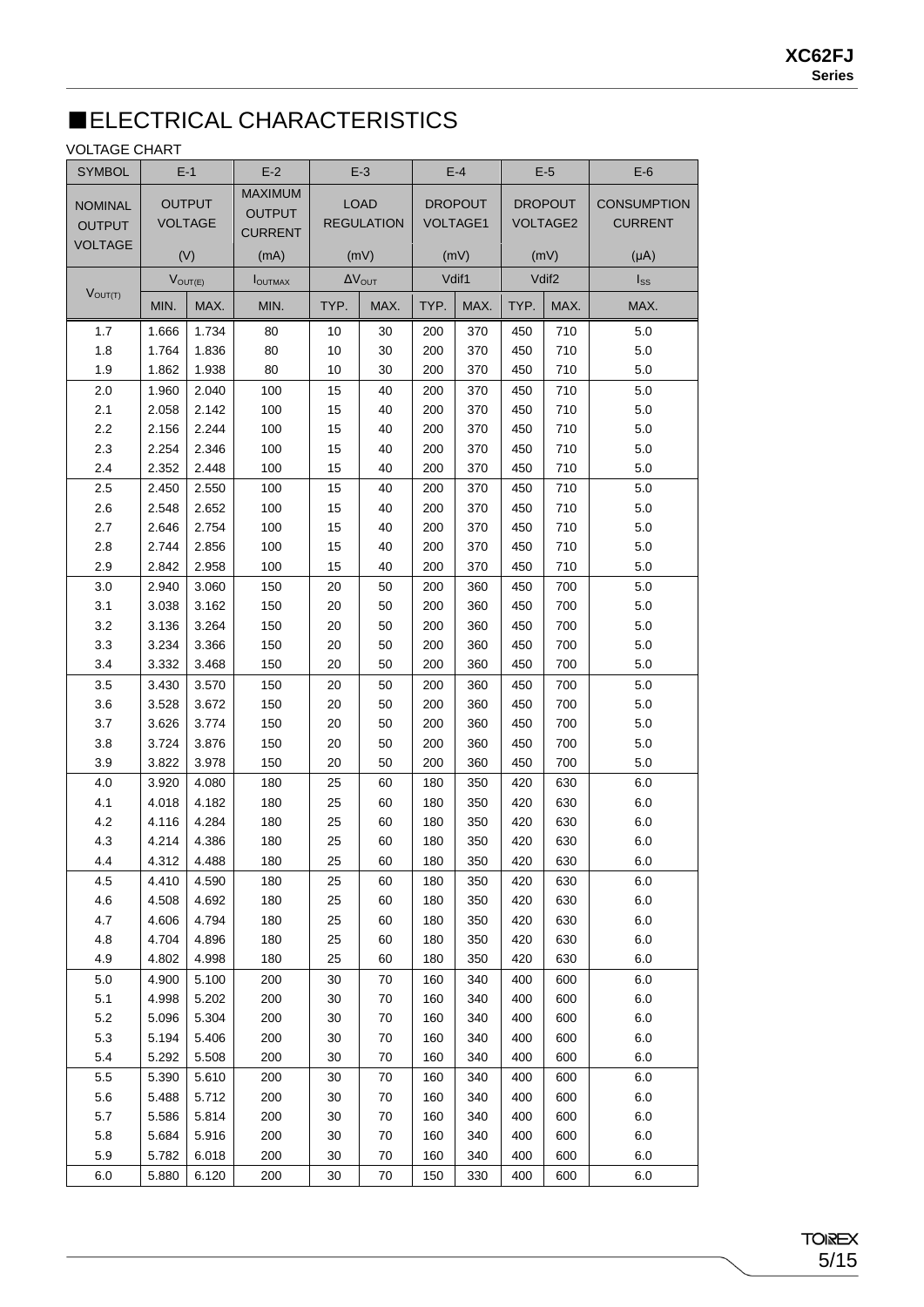### ■ELECTRICAL CHARACTERISTICS (Continued)

#### VOLTAGE CONDITIONS CHART

|                                         | C <sub>1</sub> | C <sub>2</sub>    | C <sub>3</sub>       | C <sub>4</sub>  | C <sub>5</sub>       |
|-----------------------------------------|----------------|-------------------|----------------------|-----------------|----------------------|
| <b>NOMINAL</b><br><b>OUTPUT VOLTAGE</b> | <b>OUTPUT</b>  | <b>LOAD</b>       | <b>DROPOUT</b>       | <b>DROPOUT</b>  | LINE                 |
|                                         | <b>VOLTAGE</b> | <b>REGULATION</b> | <b>VOLTAGE1</b>      | <b>VOLTAGE2</b> | <b>REGULATION</b>    |
|                                         |                |                   |                      |                 |                      |
| $V_{OUT(T)}$                            | $I_{OUT}$ (mA) | $I_{OUT}$ (mA)    | $I_{\text{OUT}}(mA)$ | $I_{OUT}$ (mA)  | $I_{\text{OUT}}(mA)$ |
|                                         |                |                   |                      |                 |                      |
|                                         |                |                   |                      |                 |                      |
| 1.7                                     | 40             | 40                | 40                   | 80              | 40                   |
| 1.8                                     | 40             | 40                | 40                   | 80              | 40                   |
| 1.9                                     | 40             | 40                | 40                   | 80              | 40                   |
| 2.0                                     | 40             | 60                | 60                   | 120             | 40                   |
| 2.1                                     | 40             | 60                | 60                   | 120             | 40                   |
| 2.2                                     | 40             | 60                | 60                   | 120             | 40                   |
| 2.3                                     | 40             | 60                | 60                   | 120             | 40                   |
| 2.4                                     | 40             | 60                | 60                   | 120             | 40                   |
| 2.5                                     | 40             | 60                | 60                   | 120             | 40                   |
| 2.6                                     | 40             | 60                | 60                   | 120             | 40                   |
| 2.7                                     | 40             | 60                | 60                   | 120             | 40                   |
| 2.8<br>2.9                              | 40<br>40       | 60                | 60                   | 120             | 40                   |
|                                         |                | 60                | 60                   | 120             | 40<br>40             |
| 3.0<br>3.1                              | 40<br>40       | 80<br>80          | 80<br>80             | 160<br>160      | 40                   |
| 3.2                                     | 40             | 80                | 80                   | 160             | 40                   |
| 3.3                                     | 40             | 80                | 80                   | 160             | 40                   |
| 3.4                                     | 40             | 80                | 80                   | 160             | 40                   |
| 3.5                                     | 40             | 80                | 80                   | 160             | 40                   |
| 3.6                                     | 40             | 80                | 80                   | 160             | 40                   |
| 3.7                                     | 40             | 80                | 80                   | 160             | 40                   |
| 3.8                                     | 40             | 80                | 80                   | 160             | 40                   |
| 3.9                                     | 40             | 80                | 80                   | 160             | 40                   |
| 4.0                                     | 40             | 100               | 100                  | 200             | 40                   |
| 4.1                                     | 40             | 100               | 100                  | 200             | 40                   |
| 4.2                                     | 40             | 100               | 100                  | 200             | 40                   |
| 4.3                                     | 40             | 100               | 100                  | 200             | 40                   |
| 4.4                                     | 40             | 100               | 100                  | 200             | 40                   |
| 4.5                                     | 40             | 100               | 100                  | 200             | $40\,$               |
| 4.6                                     | 40             | 100               | 100                  | 200             | 40                   |
| 4.7                                     | 40             | 100               | 100                  | 200             | 40                   |
| 4.8                                     | 40             | 100               | 100                  | 200             | 40                   |
| 4.9                                     | 40             | 100               | 100                  | 200             | 40                   |
| $5.0\,$                                 | 40             | 100               | 100                  | 200             | $40\,$               |
| 5.1                                     | 40             | 100               | 100                  | 200             | 40                   |
| 5.2                                     | 40             | 100               | 100                  | 200             | 40                   |
| 5.3<br>5.4                              | 40             | 100               | 100                  | 200             | 40<br>40             |
|                                         | 40<br>40       | 100               | 100                  | 200             |                      |
| $5.5\,$<br>5.6                          | 40             | 100<br>100        | 100<br>100           | 200<br>200      | 40<br>40             |
| 5.7                                     | 40             | 100               | 100                  | 200             | 40                   |
| 5.8                                     | 40             | 100               | 100                  | 200             | 40                   |
| 5.9                                     | 40             | 100               | 100                  | 200             | 40                   |
| 6.0                                     | 40             | 100               | 100                  | 200             | 40                   |
|                                         |                |                   |                      |                 |                      |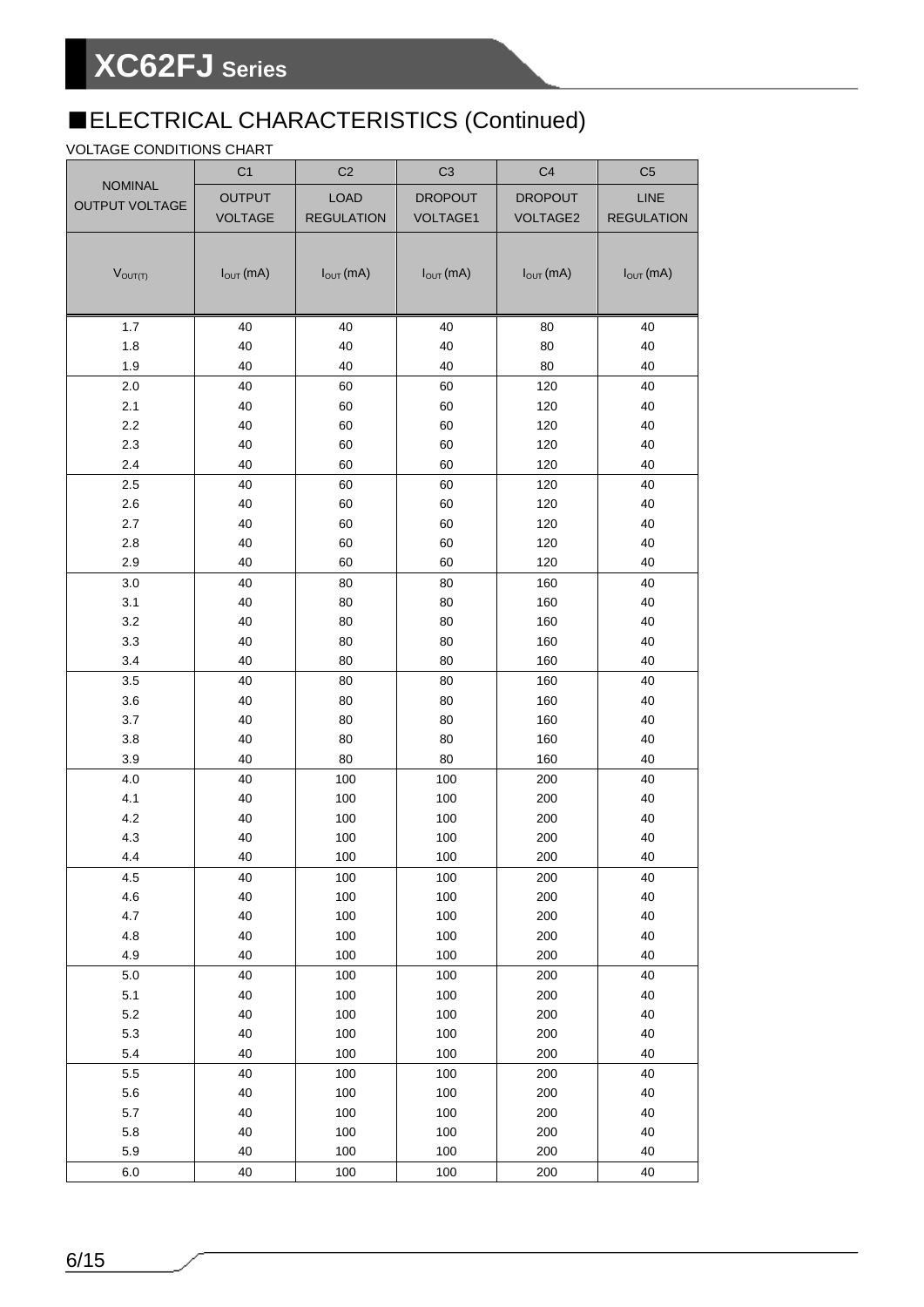### ■TEST CIRCUITS

#### CIRCUIT①



CIRCUIT②



### ■OPERATIONAL EXPLANATION

<External Capacitor>

The XC62FJ series needs an output capacitor  $C_L$  for phase compensation. In order to ensure the stable phase compensation, please place an output capacitor of 1.0μF or bigger at the V<sub>OUT</sub> pin and V<sub>SS</sub> pin as close as possible. For a stable power input, please connect an input capacitor  $(C_{IN})$  of 1.0µF between the input pin  $(V_{IN})$  and the ground pin  $(V_{SS})$ .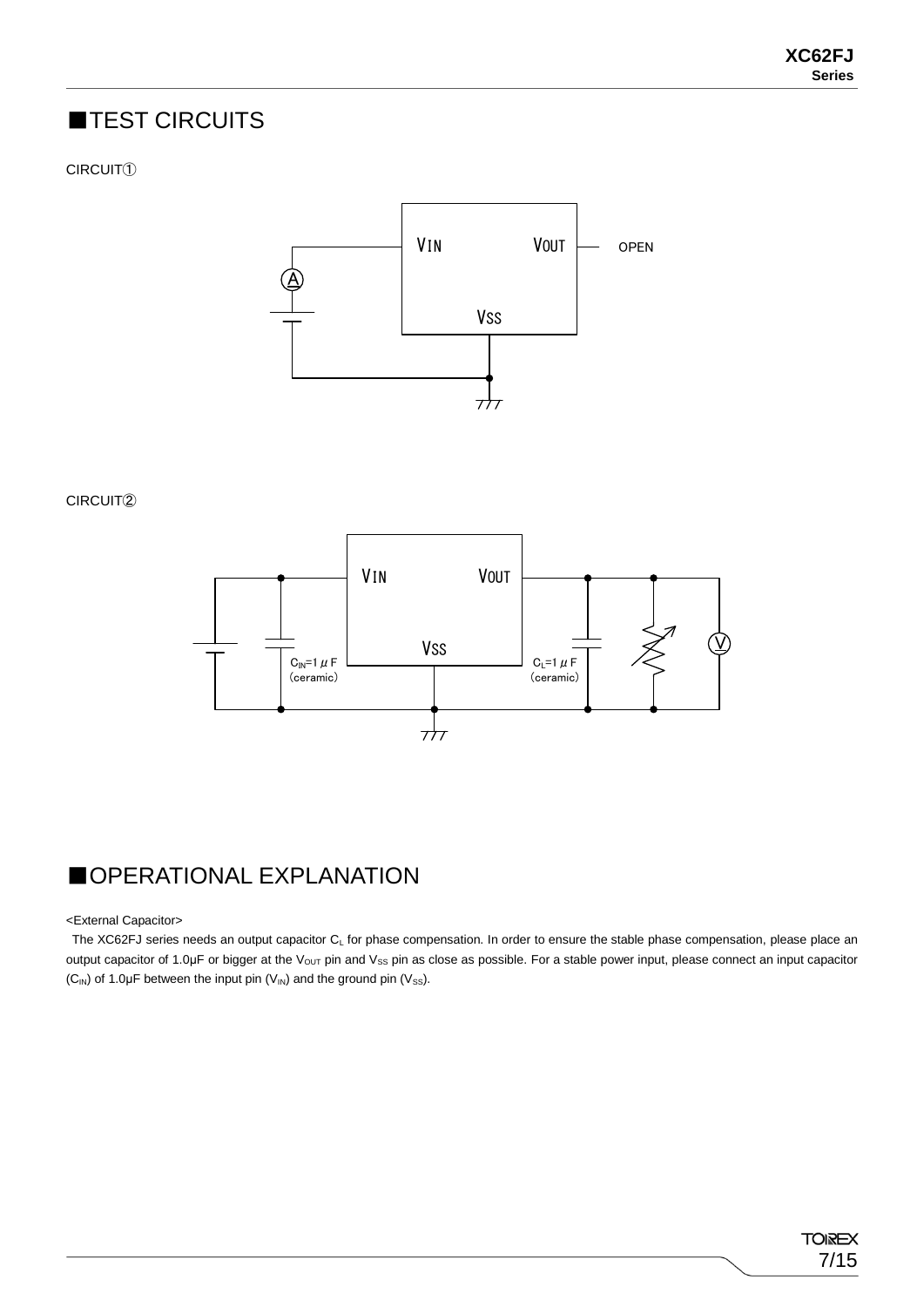### ■NOTES ON USE

- 1. For temporary, transitional voltage drop or voltage rising phenomenon, the IC is liable to malfunction should the ratings be exceeded.
- 2. Where wiring impedance is high, operations may become unstable due to noise and/or phase lag depending on output current.
- 3. An oscillation may occur by the impedance between a power supply and the input of the IC. Where the impedance is 10Ω or more, please use an input capacitor (C<sub>IN</sub>) of at least 1μF. In case of high output current, operation can be stabilized by increasing the input capacitor value. Also an oscillation may occur if the input capacitor value is smaller than the input impedance when the output capacitance (C<sub>L</sub>) is large. In such cases, operations can be stabilized by either increasing the input capacitor value or reducing the output capacitor value.
- 4. Torex places an importance on improving our products and their reliability. We request that users incorporate fail-safe designs and post-aging prevention treatment when using Torex products in their systems.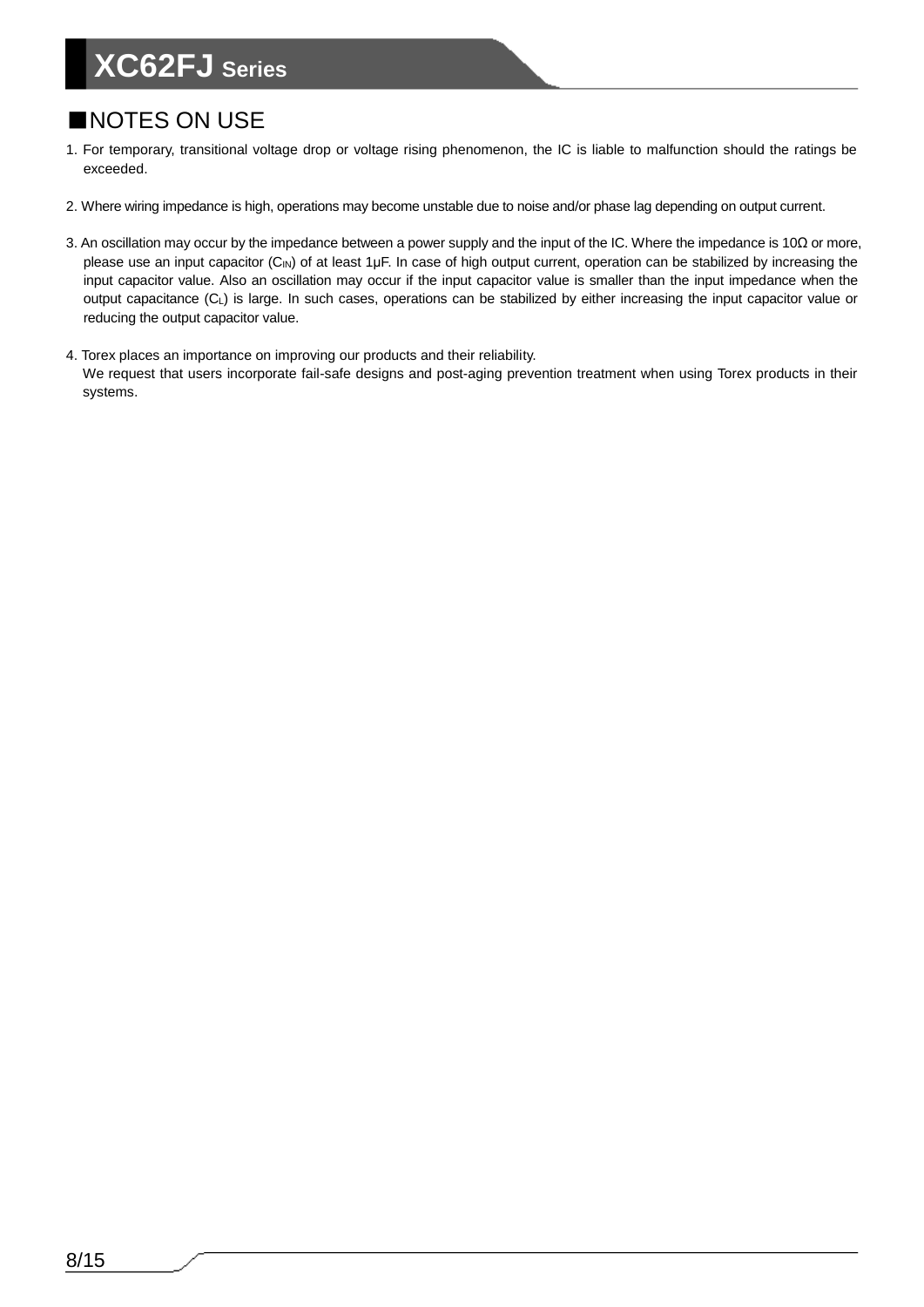### **TYPICAL PERFORMANCE CHARACTERISTICS**

(1)Output Voltage vs. Output Current



#### (2) Output Voltage vs. Input Voltage







XC62FJ3302PR-G

XC62FJ3302PR-G



(3)Dropout Voltage vs. Output Current (4)Consumption Current vs. Input Voltage

#### XC62FJ3302PR-G

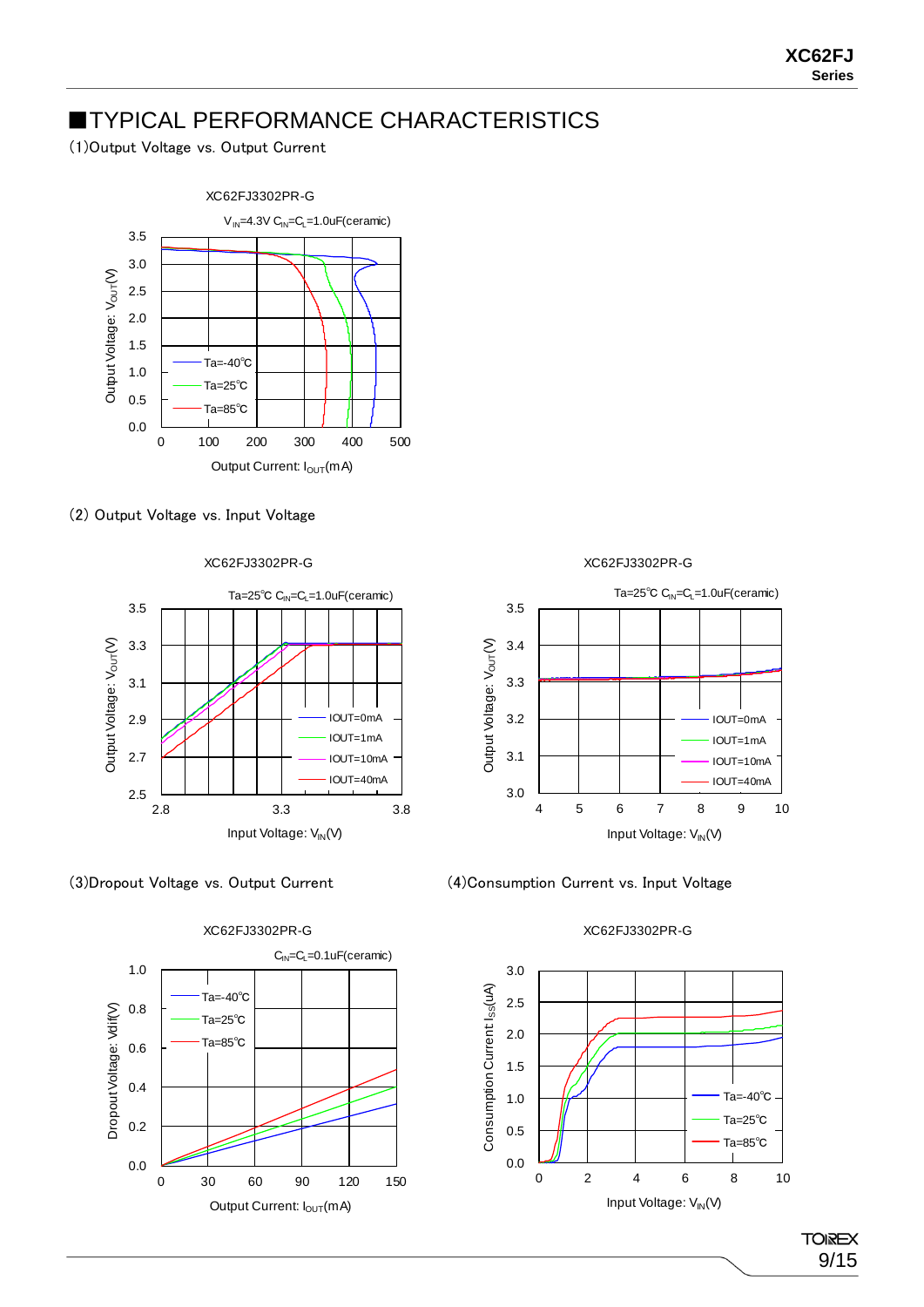### ■TYPICAL PERFORMANCE CHARACTERISTICS (Continued)

(5)Output Voltage vs. Ambient Temperature (6)Consumption Current vs. Ambient Temperature

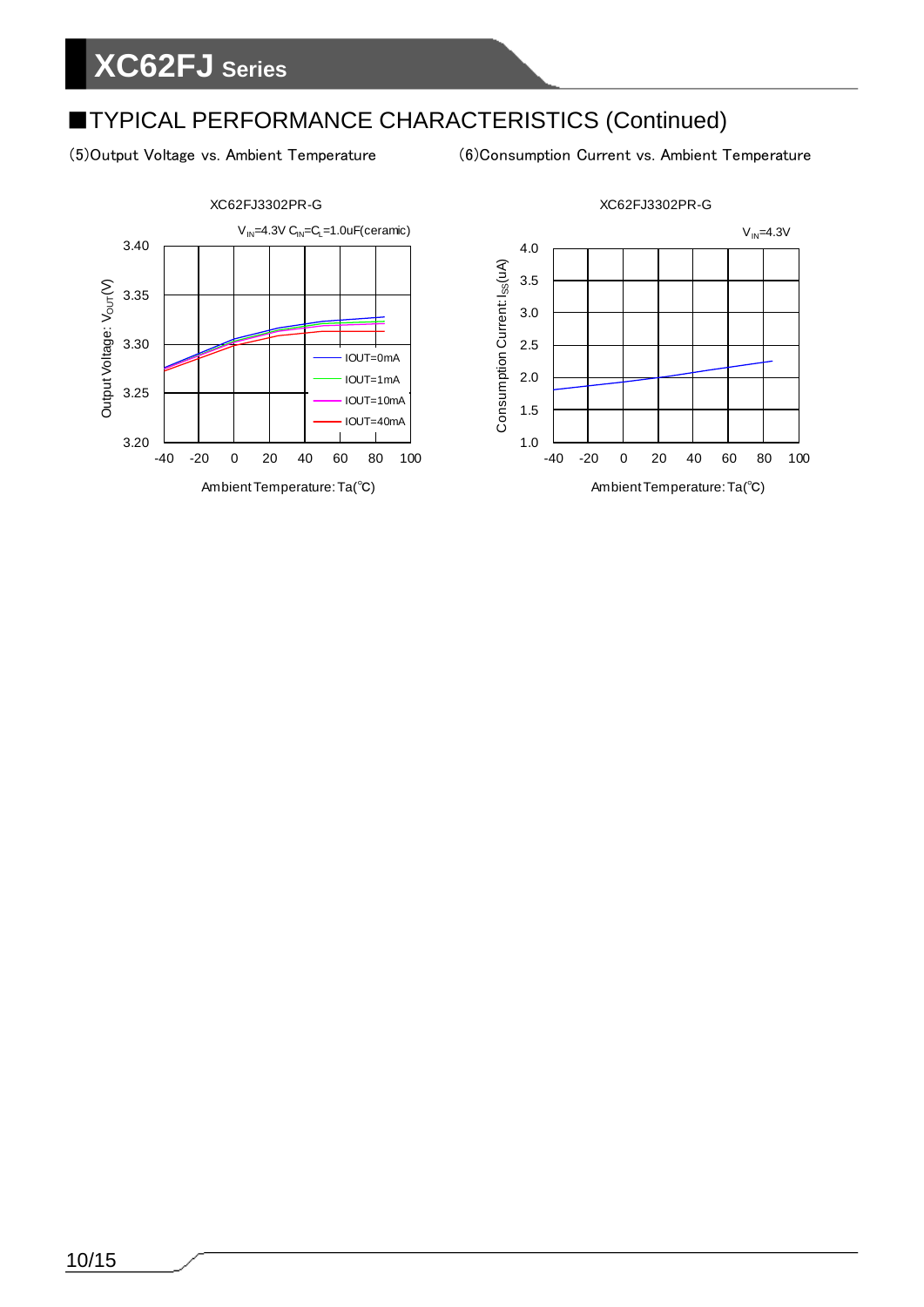### ■TYPICAL PERFORMANCE CHARACTERISTICS (Continued)

#### (7) Input Transient Response

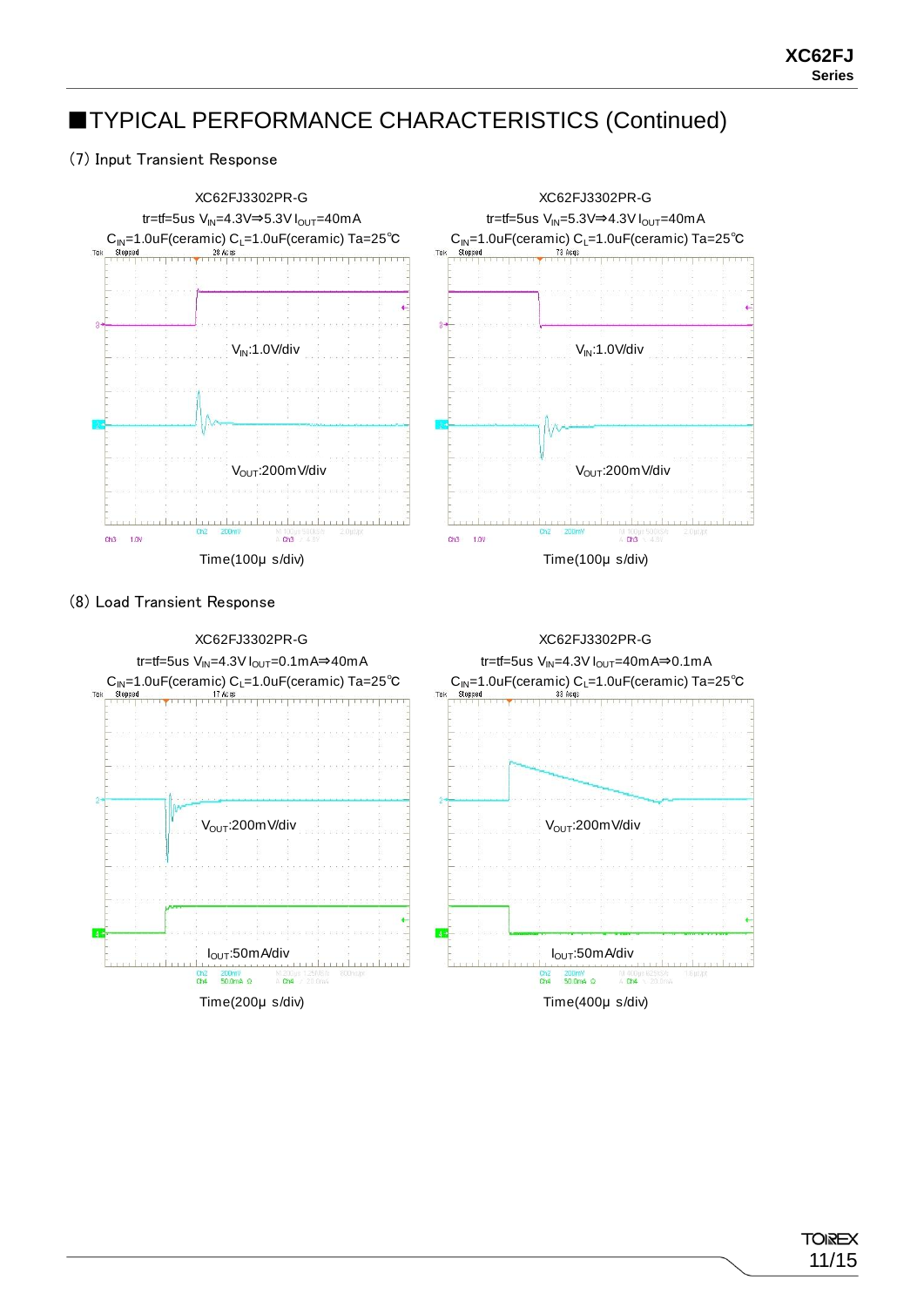### ■TYPICAL PERFORMANCE CHARACTERISTICS (Continued)

#### (9) Rising Response Time







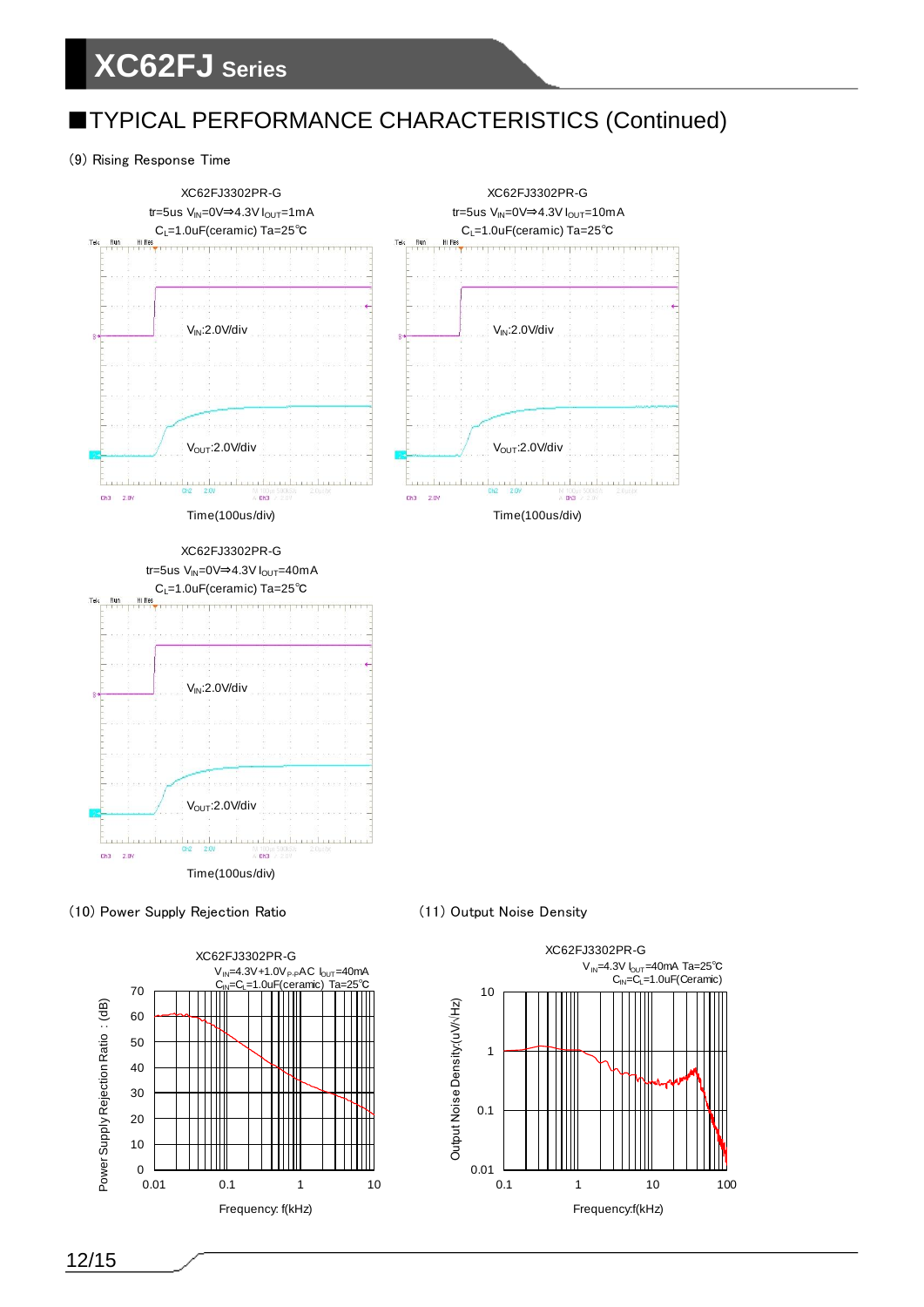### ■PACKAGING INFORMATION

For the latest package information, please visi[t www.torex.co.jp/technical-support/packages/](http://www.torex.co.jp/technical-support/packages/)

| <b>PACKAGE</b><br>OUTLINE / LAND PATTERN |            | <b>THERMAL CHARACTERISTICS</b>  |
|------------------------------------------|------------|---------------------------------|
| SOT-89                                   | SOT-89 PKG | <b>SOT-89 Power Dissipation</b> |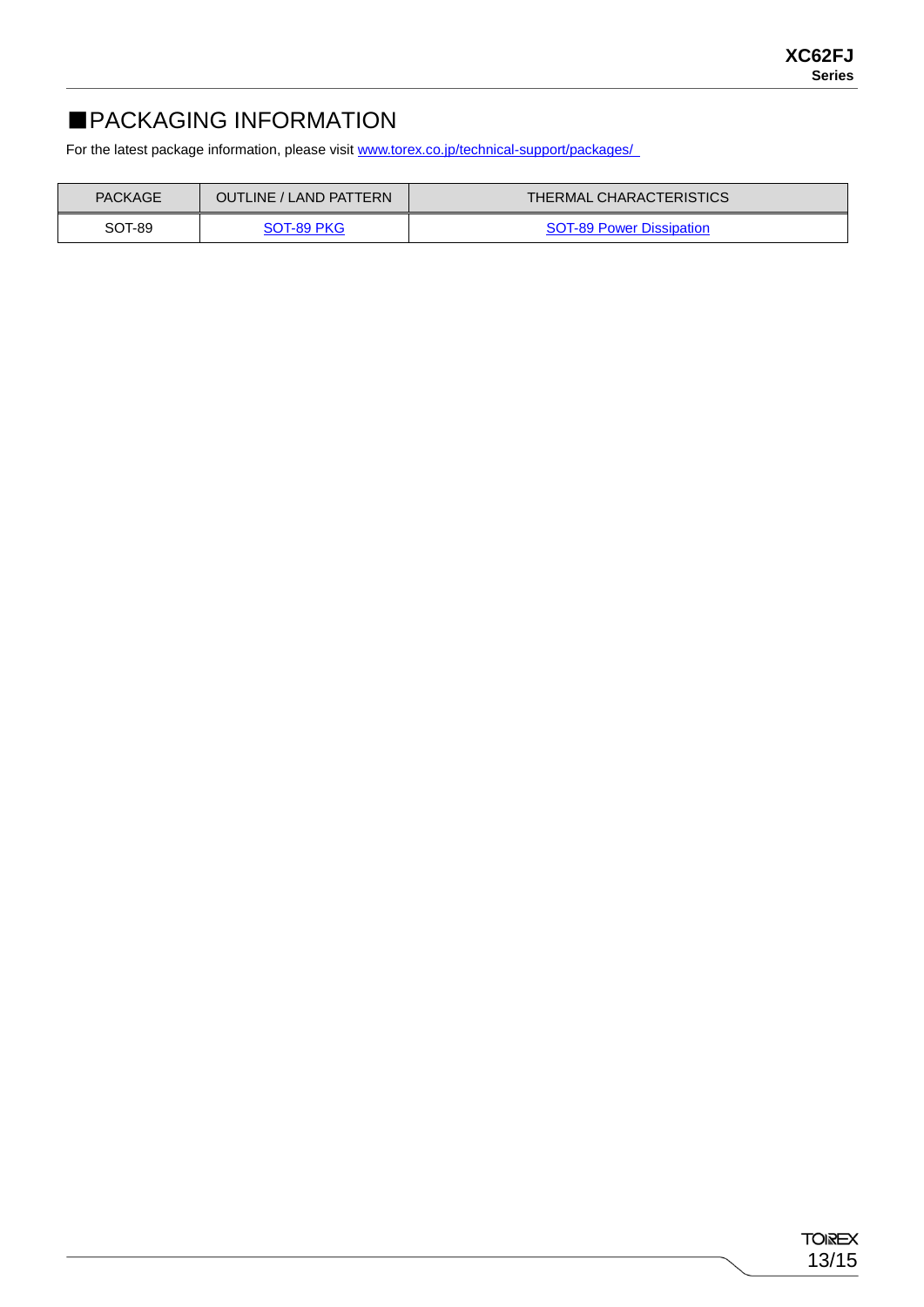### ■**MARKING RULE**

 $\bullet$ SOT-89



①represents product series

| MARK | <b>PRODUCT SERIES</b> |
|------|-----------------------|
|      | XC62F.I*******-G      |

②represents output voltage range

| <b>MARK</b> | OUTPUT VOLTAGE RANGE (V) | <b>PRODUCT SERIES</b> |
|-------------|--------------------------|-----------------------|
|             | $1.7 \sim 3.0$           | XC62FJ*******-G       |
|             | $3.1 \sim 6.0$           |                       |

③represents output voltage range

| <b>MARK</b>    | <b>OUTPUT VOLTAGE(V)</b> |     | <b>MARK</b> | <b>OUTPUT VOLTAGE(V)</b> |     |
|----------------|--------------------------|-----|-------------|--------------------------|-----|
| 0              |                          | 3.1 | F           |                          | 4.6 |
| $\mathbf 1$    |                          | 3.2 | Η           | 1.7                      | 4.7 |
| $\overline{2}$ |                          | 3.3 | Κ           | 1.8                      | 4.8 |
| 3              |                          | 3.4 | L           | 1.9                      | 4.9 |
| 4              |                          | 3.5 | M           | 2.0                      | 5.0 |
| 5              |                          | 3.6 | N           | 2.1                      | 5.1 |
| 6              |                          | 3.7 | P           | 2.2                      | 5.2 |
| $\overline{7}$ |                          | 3.8 | R           | 2.3                      | 5.3 |
| 8              |                          | 3.9 | S           | 2.4                      | 5.4 |
| 9              |                          | 4.0 | T           | 2.5                      | 5.5 |
| Α              |                          | 4.1 | U           | 2.6                      | 5.6 |
| В              |                          | 4.2 | V           | 2.7                      | 5.7 |
| С              |                          | 4.3 | X           | 2.8                      | 5.8 |
| D              |                          | 4.4 | Υ           | 2.9                      | 5.9 |
| E              |                          | 4.5 | Z           | 3.0                      | 6.0 |

④,⑤represents assembly lot number

01~09, 0A~0Z, 11~9Z, A1~A9, AA~AZ, B1~ZZ in repeated

(G、I、J、O、Q、W excluded)

\* No character inversion used.